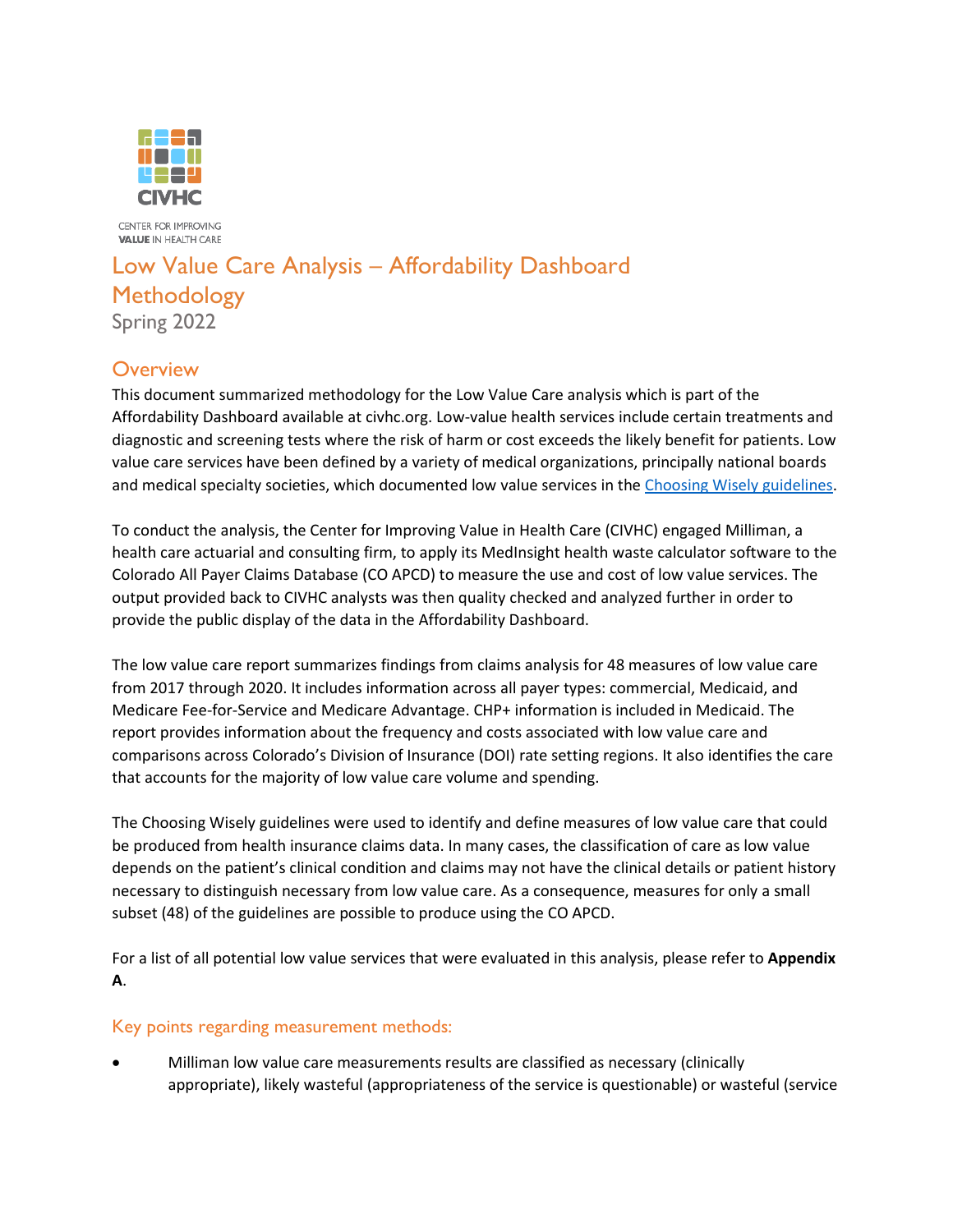was very likely unnecessary). **In this analysis, low value care results include services that are likely wasteful or wasteful.**

- Low value care results were produced for **only measures with sufficient patient history to distinguish necessary from low value care.**
- Different low value care services cause **different levels of potential patient harm.** Each measure of low value services has been classified as having a high, medium or low risk of causing patient harm, according to Milliman.
- **Spending for low value care services represents the total allowed amount** (health insurance payment and patient portion combined) for the specified service(s). CIVHC chose to isolate spending estimates to the service only, rather than include additional services that may have resulted from the low value service, or occurred at the same time. For example, if a patient received an unnecessary diagnostic test, and the test produced a false positive or unclear result, they may undergo other tests and services as a consequence. Spending for these additional services is not included in the spending report estimates and would result in higher potential cost and savings estimates.

| <b>Measure</b>                                             | <b>Numerator</b>                                            | <b>Denominator</b>                                        | <b>Calculation</b>                       |
|------------------------------------------------------------|-------------------------------------------------------------|-----------------------------------------------------------|------------------------------------------|
| <b>Volume of Low</b><br><b>Value Care</b>                  | Volume of services that<br>are low value (B)                | Volume of potential low<br>value services measured (A)    | Percent Low Value Care (B/A)             |
| <b>Spending for</b><br><b>Low Value</b><br><b>Services</b> | Spending for low value<br>services (F)                      | Spending for potential low<br>value services measured (E) | Percent low value care<br>spending (F/E) |
| <b>Average Cost</b><br><b>Per Service</b>                  | Total cost of services<br>determined to be low<br>value (C) | The total volume of low<br>value services (D)             | Cost of LVC per service (C/D)            |

• Statistical calculations, illustrated below, are presented throughout the report:

See Appendix A below for a list of all low value care services measured.

### Data Vintage

This report is based on claims data in the CO ACPD data warehouse refresh of January 17th, 2022. For more information about number of claims in the CO APCD during a particular reporting year and data discovery information regarding payer submissions, please visit our website a[t civhc.org](https://www.civhc.org/) or contact us at [ColoradoAPCD@civhc.org.](mailto:ColoradoAPCD@civhc.org)

For additional questions related to this report, please contact us a[t info@civhc.org.](mailto:info@civhc.org)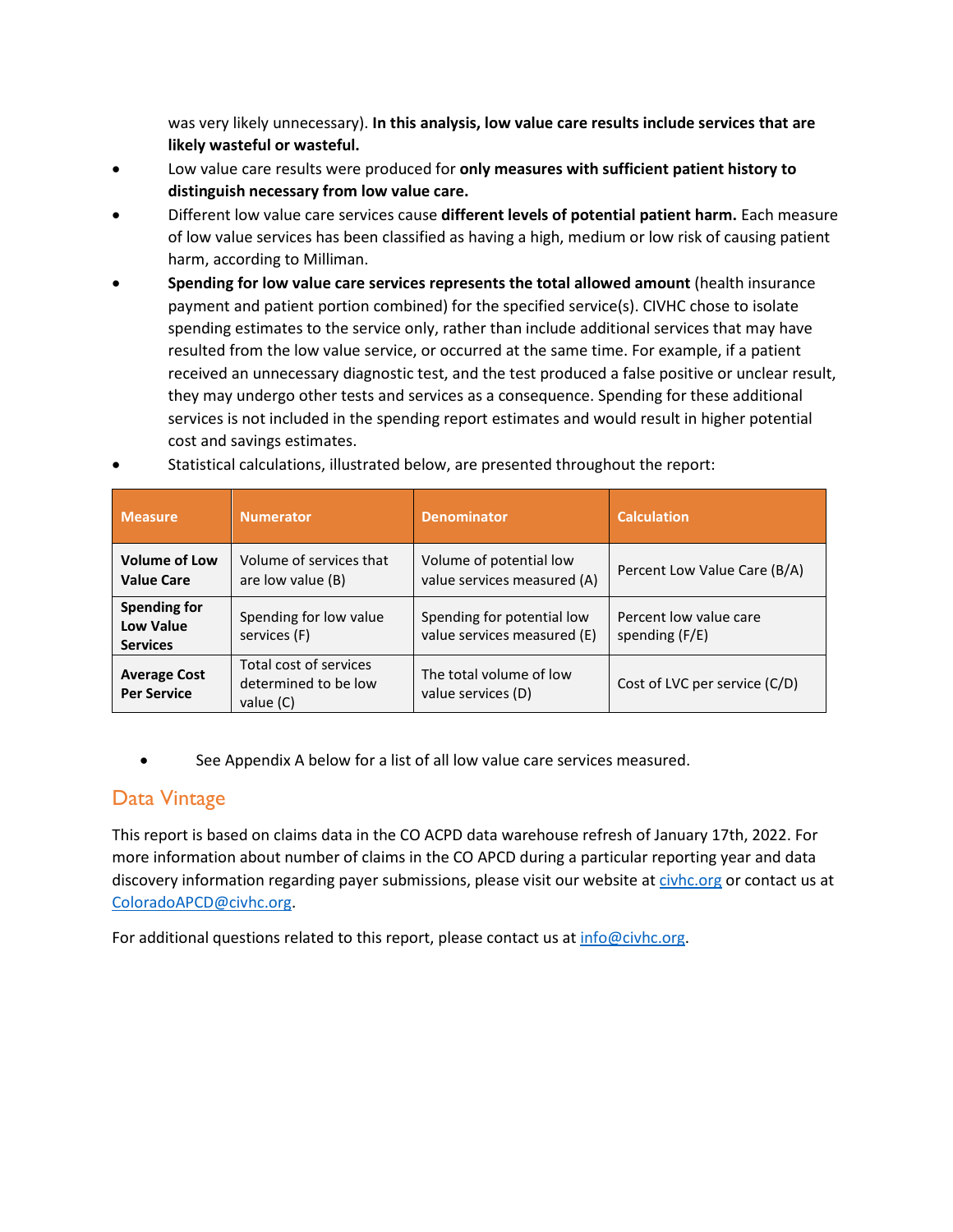# **Appendix A: List of 48 Measures of Low Value Care Analyzed with CO APCD Data**

| <b>Measure</b>                                                           | <b>Guideline Recommendation</b>                                                                                                                 | <b>Guideline</b>        | <b>Population</b><br>Age | <b>Likely</b><br><b>Ordering</b><br><b>Physician:</b><br><b>Specialist</b><br>or PCP | <b>Purpose (and</b><br>Type) of<br><b>Service</b> | <b>Risk of</b><br><b>Patient</b><br><b>Harm</b><br>(High,<br>Med,<br>Low) |
|--------------------------------------------------------------------------|-------------------------------------------------------------------------------------------------------------------------------------------------|-------------------------|--------------------------|--------------------------------------------------------------------------------------|---------------------------------------------------|---------------------------------------------------------------------------|
| Two or more<br>antipsychotic<br>medications                              | Don't routinely prescribe two<br>or more antipsychotic<br>medications concurrently.                                                             | Choosing<br>Wisely      | All ages                 | PCP/SPEC                                                                             | <b>Disease</b><br>Treatment<br>(Medications)      | M                                                                         |
| Opiates in acute<br>disabling low<br>back pain                           | Don't prescribe opiates in<br>acute disabling low back pain<br>before evaluation and a trial<br>of other alternatives is<br>considered.         | Choosing<br>Wisely      | $\geq 18$                | <b>PCP</b>                                                                           | Common<br><b>Treatments</b><br>(Medications)      | H                                                                         |
| PICC stage III-V<br><b>CKD</b>                                           | Don't place peripherally<br>inserted central catheters<br>(PICC) in stage III-V CKD<br>patients without consulting<br>nephrology.               | Choosing<br>Wisely      | All ages                 | <b>SPEC</b>                                                                          | <b>Disease</b><br>Treatment<br>(Procedures)       | H                                                                         |
| Coronary<br>angiography                                                  | Don't perform coronary<br>angiography in patients<br>without cardiac symptoms<br>unless high-risk markers<br>present.                           | Choosing<br>Wisely      | $\geq 18$                | <b>SPEC</b>                                                                          | Screening<br><b>Tests</b><br>(Imaging)            | M                                                                         |
| Imaging tests for<br>eye disease                                         | Don't routinely order<br>imaging tests for patients<br>without symptoms or signs<br>of significant eye disease.                                 | Choosing<br>Wisely      | All ages                 | <b>SPEC</b>                                                                          | Diagnostic<br>Testing<br>(Imaging)                | L                                                                         |
| <b>Routine general</b><br>health checks                                  | Don't perform routine<br>general health checks for<br>asymptomatic adults                                                                       | Choosing<br>Wisely      | 18-64                    | <b>PCP</b>                                                                           | Screening<br>Tests<br>(Procedures)                | L                                                                         |
| Preoperative<br>baseline<br>laboratory<br>studies                        | Don't obtain baseline<br>laboratory studies in patients<br>without significant systemic<br>disease (ASA I or II)<br>undergoing low-risk surgery | Choosing<br>Wisely      | $\geq$ 2                 | <b>SPEC</b>                                                                          | Preoperative<br>evaluation<br>(Lab Tests)         | L                                                                         |
| <b>Colorectal cancer</b><br>screening in<br>adults 50 Years<br>and older | Don't order unnecessary<br>screening for colorectal<br>cancer in adults older than<br>age 50 years.                                             | <b>USPSTF</b>           | $\geq 50$                | <b>PCP</b>                                                                           | Screening<br><b>Tests</b><br>(Procedures)         | L                                                                         |
| Vertebroplasty                                                           | Don't perform<br>vertebrolplasty for<br>osteoporotic vertebral<br>fractures.                                                                    | <b>MISC</b><br>Research | $\geq 18$                | <b>SPEC</b>                                                                          | <b>Disease</b><br>Treatment<br>(Procedures)       | $\mathsf H$                                                               |
| Headache image                                                           | Don't do imaging for<br>uncomplicated headache.                                                                                                 | Choosing<br>Wisely      | $\geq 18$                | <b>PCP</b>                                                                           | Diagnostic<br>Testing<br>(Imaging)                | Г                                                                         |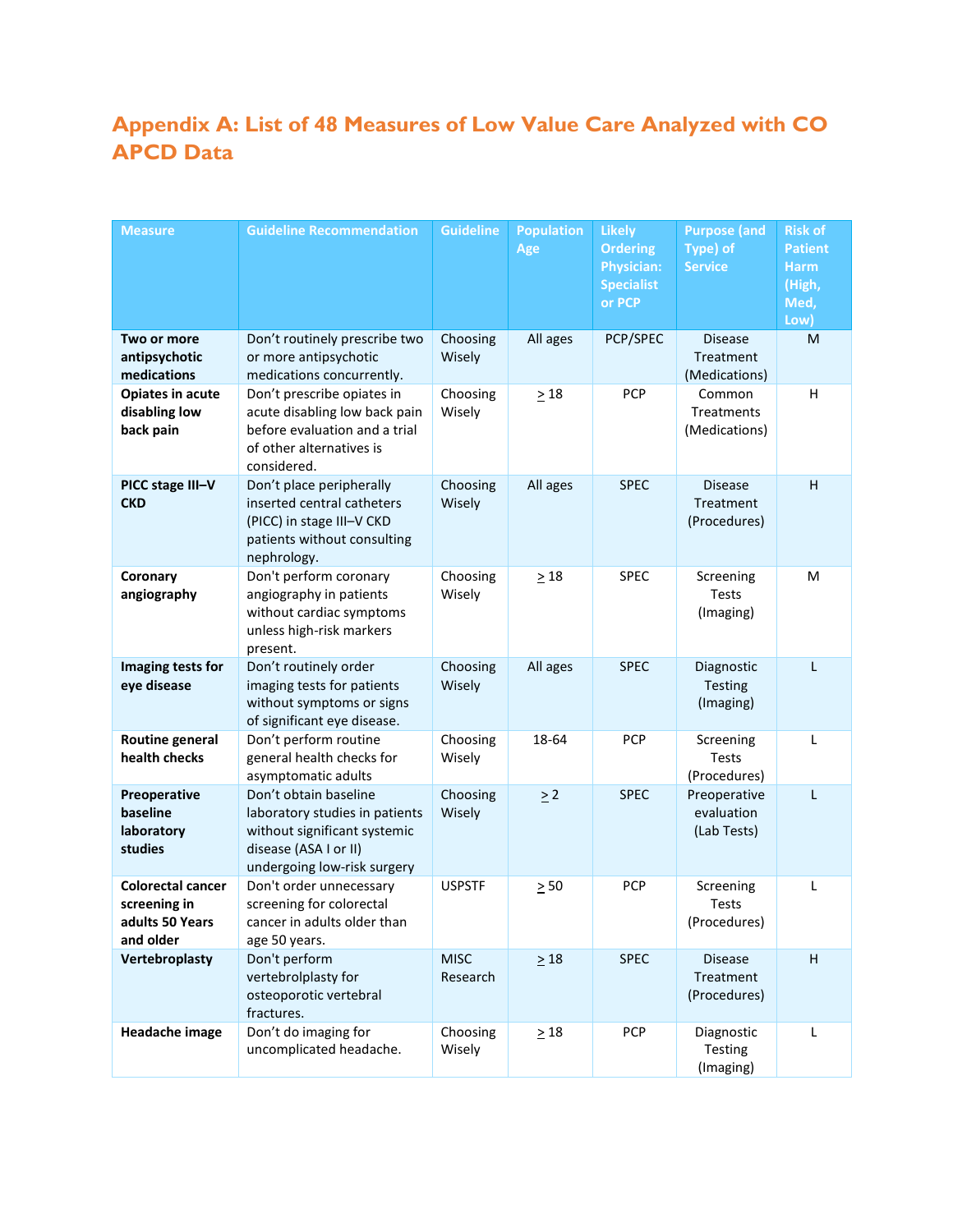| <b>Measure</b>                                                          | <b>Guideline Recommendation</b>                                                                                                                                                                     | <b>Guideline</b>        | <b>Population</b><br>Age | <b>Likely</b><br><b>Ordering</b><br><b>Physician:</b><br><b>Specialist or</b><br><b>PCP</b> | <b>Purpose (and</b><br>Type) of<br><b>Service</b> | <b>Risk of</b><br><b>Patient</b><br><b>Harm</b> |
|-------------------------------------------------------------------------|-----------------------------------------------------------------------------------------------------------------------------------------------------------------------------------------------------|-------------------------|--------------------------|---------------------------------------------------------------------------------------------|---------------------------------------------------|-------------------------------------------------|
| <b>Annual resting EKGs</b>                                              | Don't order annual<br>electrocardiograms (EKGs) or any<br>other cardiac screening for low-risk<br>patients without symptoms.                                                                        | Choosing<br>Wisely      | $\geq 18$                | <b>PCP</b>                                                                                  | Screening<br><b>Tests</b><br>(Procedures)         | M                                               |
| <b>Cardiac stress</b><br>testing                                        | Don't perform stress cardiac<br>imaging or advanced non-invasive<br>imaging in the initial evaluation of<br>patients without cardiac symptoms<br>unless high-risk markers are<br>present.           | Choosing<br>Wisely      | $\geq 18$                | PCP/SPEC                                                                                    | Diagnostic<br>Testing<br>(Cardiac<br>Testing)     | M                                               |
| <b>Renal artery</b><br>revascularization                                | Don't perform revascularization<br>without prior medical<br>management for renal artery<br>stenosis.                                                                                                | <b>MISC</b><br>Research | All ages                 | <b>SPEC</b>                                                                                 | <b>Disease</b><br>Treatment<br>(Procedures)       | H                                               |
| <b>Cervical cancer</b><br>screening in women                            | Don't order unnecessary cervical<br>cancer screening (Pap smear and<br>HPV test) in all women who have<br>had adequate prior screening and<br>are not otherwise at high risk for<br>cervical cancer | Choosing<br>Wisely      | All ages                 | <b>PCP</b>                                                                                  | Screening<br><b>Tests</b><br>(Lab Tests)          | M                                               |
| 25-OH-Vitamin D<br>deficiency                                           | Don't perform population based<br>screening for 25-OH-Vitamin D<br>deficiency                                                                                                                       | Choosing<br>Wisely      | All ages                 | <b>PCP</b>                                                                                  | Screening<br><b>Tests</b><br>(Lab Tests)          | L                                               |
| <b>Antibiotics for acute</b><br>upper respiratory<br>and ear infections | Don't prescribe oral antibiotics for<br>members with upper URI or ear<br>infection (acute sinusitis, URI, viral<br>respiratory illness or acute otitis<br>externa)                                  | Choosing<br>Wisely      | $\geq 3$<br>months       | <b>PCP</b>                                                                                  | Common<br>Treatments<br>(Medications)             | L                                               |
| Lower back pain<br>image                                                | Don't do imaging for low back pain<br>within the first six weeks, unless<br>red flags are present.                                                                                                  | Choosing<br>Wisely      | $\geq 18$                | <b>PCP</b>                                                                                  | Diagnostic<br><b>Testing</b><br>(Imaging)         | M                                               |
| <b>Pediatric head</b><br>computed<br>tomography scans                   | Don't order computed tomography<br>(CT) head imaging in children 1<br>month to 17 years of age unless<br>indicated.                                                                                 | Choosing<br>Wisely      | 1 month -<br>17 years    | PCP/SPEC                                                                                    | Diagnostic<br><b>Testing</b><br>(Imaging)         |                                                 |
| <b>CT Scans for</b><br>abdominal pain in<br>children                    | Don't perform Computed<br>tomography (CT) scans in the<br>routine evaluation of abdominal<br>pain.                                                                                                  | Choosing<br>Wisely      | $1 - 17$                 | PCP/SPEC                                                                                    | Disease<br>Treatment<br>(Imaging)                 | L                                               |
| Immunoglobulin G /<br>immunoglobulin E<br>testing                       | Don't perform unproven diagnostic<br>tests, such as immunoglobulin G<br>(IgG) testing or an indiscriminate<br>battery of immunoglobulin E (IgE)<br>tests, in the evaluation of allergy.             | Choosing<br>Wisely      | All ages                 | SPEC                                                                                        | Diagnostic<br>Testing<br>(Lab Tests)              | L                                               |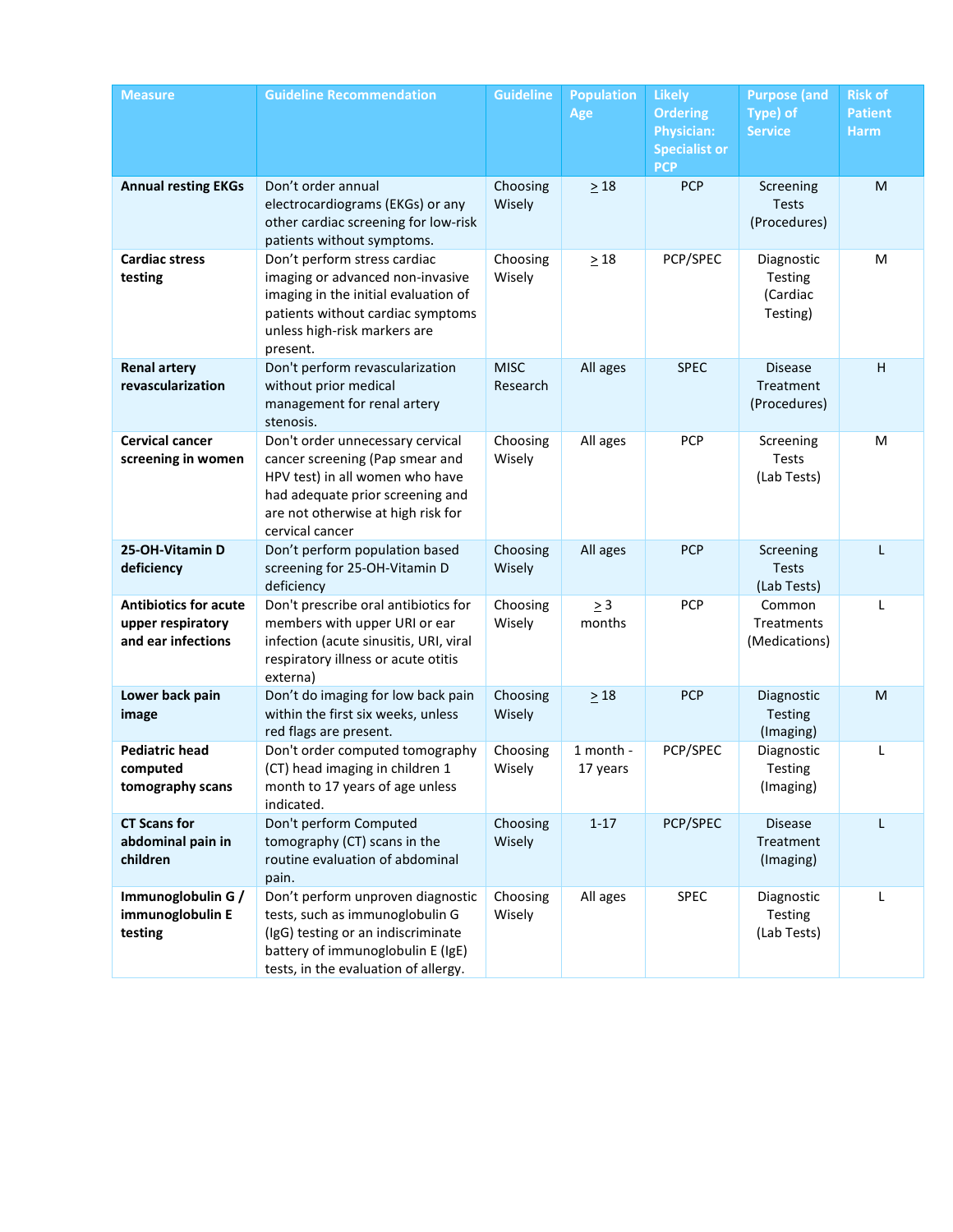| <b>Measure</b>                                               | <b>Guideline Recommendation</b>                                                                                                                                                                                                                                              | <b>Guideline</b>        | <b>Population</b><br>Age | <b>Likely</b><br><b>Ordering</b><br><b>Physician:</b><br><b>Specialist</b><br>or PCP | <b>Purpose (and</b><br>Type) of<br><b>Service</b> | <b>Risk of</b><br><b>Patient</b><br><b>Harm</b> |
|--------------------------------------------------------------|------------------------------------------------------------------------------------------------------------------------------------------------------------------------------------------------------------------------------------------------------------------------------|-------------------------|--------------------------|--------------------------------------------------------------------------------------|---------------------------------------------------|-------------------------------------------------|
| Arthroscopic lavage and<br>debridement for knee<br><b>OA</b> | Don't perform an<br>arthroscopic knee surgery for<br>knee osteoarthritis.                                                                                                                                                                                                    | <b>MISC</b><br>Research | $\geq 18$                | <b>SPEC</b>                                                                          | <b>Disease</b><br>Treatment<br>(Procedures)       | M                                               |
| <b>Repeat CT for kidney</b><br>stones                        | Don't order CT scans of the<br>abdomen and pelvis in young<br>otherwise healthy<br>emergency department<br>patients (age <50) with<br>known histories of kidney<br>stones, or ureterolithiasis,<br>presenting with symptoms<br>consistent with<br>uncomplicated renal colic. | Choosing<br>Wisely      | $\leq 49$                | <b>SPEC</b>                                                                          | Diagnostic<br>Testing<br>(Imaging)                | L                                               |
| <b>NSAIDs for</b><br>hypertension, heart<br>failure or CKD   | Don't prescribe nonsteroidal<br>anti-inflammatory drugs<br>(NSAIDS) in individuals with<br>hypertension or heart failure<br>or CKD of all causes,<br>including diabetes.                                                                                                     | Choosing<br>Wisely      | $\geq 18$                | <b>PCP</b>                                                                           | <b>Disease</b><br>Treatment<br>(Medications)      | M                                               |
| Electroencephalography<br>(EEG) for headaches                | Don't perform<br>electroencephalography<br>(EEG) for headaches.                                                                                                                                                                                                              | Choosing<br>Wisely      | All ages                 | PCP                                                                                  | Diagnostic<br>Testing<br>(Imaging)                | L                                               |
| <b>Preoperative EKG, chest</b><br>X ray and PFT              | Don't obtain EKG, chest X<br>rays or Pulmonary function<br>test in patients without<br>significant systemic disease<br>(ASA I or II) undergoing low-<br>risk surgery                                                                                                         | Choosing<br>Wisely      | $\geq$ 2                 | PCP/SPEC                                                                             | Preoperative<br>evaluation<br>(Imaging)           | L                                               |
| <b>ED CT Scans For</b><br>dizziness                          | Don't perform routine head<br>CT scans for emergency<br>room visits for severe<br>dizziness.                                                                                                                                                                                 | <b>MISC</b><br>Research | $\geq 18$                | <b>SPEC</b>                                                                          | Diagnostic<br>Testing<br>(Imaging)                | L                                               |
| Imaging for<br>uncomplicated acute<br>rhinosinusitis         | Don't routinely obtain<br>radiographic imaging for<br>patients who meet<br>diagnostic criteria for<br>uncomplicated acute<br>rhinosinusitis.                                                                                                                                 | Choosing<br>Wisely      | All ages                 | <b>PCP</b>                                                                           | Diagnostic<br>Testing<br>(Imaging)                | L                                               |
| Syncope image                                                | Don't obtain brain imaging<br>studies (CT or MRI) in the<br>evaluation of simple syncope<br>and a normal neurological<br>examination.                                                                                                                                        | Choosing<br>Wisely      | $\geq 18$                | PCP/SPEC                                                                             | Diagnostic<br>Testing<br>(Imaging)                | L                                               |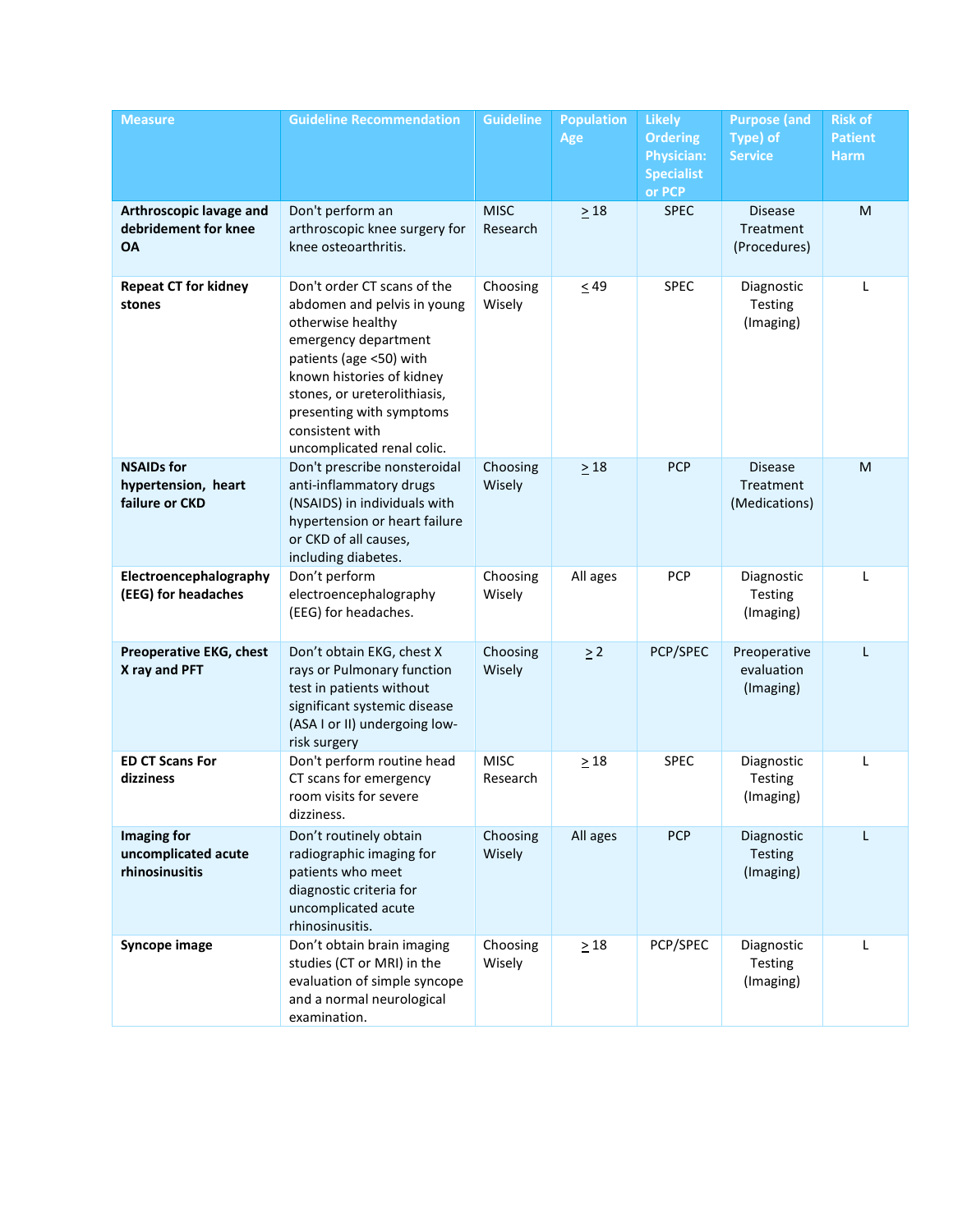| <b>Measure</b>                                                                 | <b>Guideline</b><br><b>Recommendation</b>                                                                                                                                                                                     | <b>Guideline</b>   | <b>Population</b><br>Age  | <b>Likely</b><br><b>Ordering</b><br><b>Physician:</b><br><b>Specialist or</b><br><b>PCP</b> | <b>Purpose (and</b><br>Type) of<br><b>Service</b>  | <b>Risk of Patient</b><br><b>Harm</b> |
|--------------------------------------------------------------------------------|-------------------------------------------------------------------------------------------------------------------------------------------------------------------------------------------------------------------------------|--------------------|---------------------------|---------------------------------------------------------------------------------------------|----------------------------------------------------|---------------------------------------|
| <b>Multiple</b><br>palliative<br>radiation<br>treatments in<br>bone metastases | Don't<br>recommend more<br>than a single<br>fraction of<br>palliative<br>radiation for an<br>uncomplicated<br>painful bone<br>metastasis.                                                                                     | Choosing<br>Wisely | All ages                  | <b>SPEC</b>                                                                                 | <b>Disease</b><br>Treatment<br>(Procedures)        | M                                     |
| Preoperative<br>cardiac<br>echocardiography<br>or stress testing               | Don't obtain<br>baseline<br>diagnostic cardiac<br>testing or cardiac<br>stress testing in<br>asymptomatic<br>stable patients<br>with known<br>cardiac disease<br>undergoing low<br>or moderate risk<br>non-cardiac<br>surgery | Choosing<br>Wisely | $\geq 18$                 | PCP/SPEC                                                                                    | Preoperative<br>evaluation<br>(Cardiac<br>Testing) | M                                     |
| Imaging of the<br>carotid arteries<br>for simple<br>syncope                    | Don't perform<br>imaging of the<br>carotid arteries<br>for simple<br>syncope without<br>other neurologic<br>symptoms.                                                                                                         | Choosing<br>Wisely | All ages                  | PCP/SPEC                                                                                    | Diagnostic<br><b>Testing</b><br>(Imaging)          | ${\sf M}$                             |
| <b>Coronary artery</b><br>calcium scoring<br>for known CAD                     | Don't use<br>coronary artery<br>calcium scoring<br>for patients with<br>known coronary<br>artery disease<br>(including stents<br>and bypass<br>grafts).                                                                       | Choosing<br>Wisely | $\geq 18$                 | PCP/SPEC                                                                                    | Diagnostic<br>Testing<br>(Imaging)                 | M                                     |
| Dexa                                                                           | Don't use dual-<br>energy x-ray<br>absorptiometry<br>(DEXA) screening<br>for osteoporosis<br>in women<br>younger than 65<br>or men younger<br>than 70 with no<br>risk factors.                                                | Choosing<br>Wisely | Women $< 65$<br>Men 50-69 | <b>PCP</b>                                                                                  | Screening<br><b>Tests</b><br>(Imaging)             | L                                     |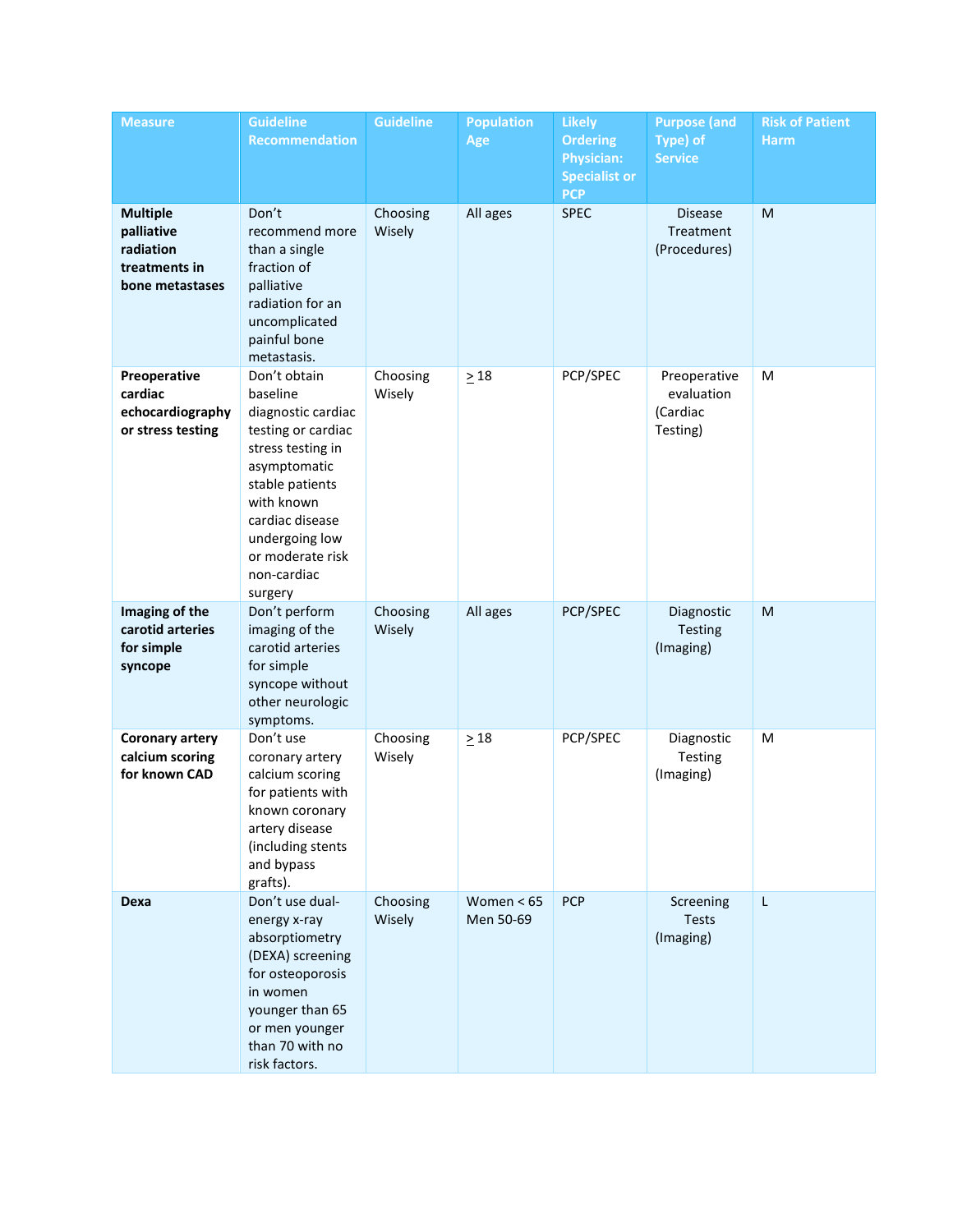| <b>Measure</b>                                               | <b>Guideline</b><br><b>Recommendation</b>                                                                                                 | <b>Guideline</b>        | <b>Population</b><br>Age | <b>Likely</b><br><b>Ordering</b><br><b>Physician:</b><br><b>Specialist or</b><br><b>PCP</b> | <b>Purpose (and</b><br>Type) of<br><b>Service</b> | <b>Risk of Patient</b><br><b>Harm</b> |
|--------------------------------------------------------------|-------------------------------------------------------------------------------------------------------------------------------------------|-------------------------|--------------------------|---------------------------------------------------------------------------------------------|---------------------------------------------------|---------------------------------------|
| Cough and cold<br>medicines in<br>children<4 years           | Don't prescribe or<br>recommend<br>cough and cold<br>medicines for<br>respiratory<br>illnesses in<br>children under<br>four years of age. | Choosing<br>Wisely      | $\leq 4$                 | <b>PCP</b>                                                                                  | Common<br><b>Treatments</b><br>(Medications)      | L                                     |
| CT head/brain for<br>sudden hearing<br>loss.                 | Don't order<br>computed<br>tomography (CT)<br>scan of the<br>head/brain for<br>sudden hearing<br>loss.                                    | Choosing<br>Wisely      | All ages                 | PCP/SPEC                                                                                    | Diagnostic<br>Testing<br>(Imaging)                | L                                     |
| <b>Antidepressants</b><br>monotherapy in<br>bipolar disorder | Don't prescribe<br>antidepressants<br>as monotherapy<br>in patients with<br>bipolar I disorder.                                           | <b>MISC</b><br>Research | All ages                 | <b>SPEC</b>                                                                                 | <b>Disease</b><br>Treatment<br>(Medications)      | M                                     |
| <b>Diagnostics</b><br>chronic urticaria                      | Don't routinely<br>do diagnostic<br>testing in patients<br>with chronic<br>urticaria.                                                     | Choosing<br>Wisely      | All ages                 | <b>SPEC</b>                                                                                 | Diagnostic<br>Testing<br>(Lab Tests)              | L                                     |
| <b>Antibiotics for</b><br>adenoviral<br>conjunctivitis       | Don't order<br>antibiotics for<br>adenoviral<br>conjunctivitis<br>(pink eye).                                                             | Choosing<br>Wisely      | All ages                 | <b>PCP</b>                                                                                  | Common<br>Treatments<br>(Medications)             | L                                     |
| <b>MRI</b> for<br>rheumatoid<br>arthritis                    | Don't perform<br>MRI of the<br>peripheral joints<br>to routinely<br>monitor<br>inflammatory<br>arthritis.                                 | Choosing<br>Wisely      | $\geq 18$                | PCP/SPEC                                                                                    | Routine<br>FU/Monitoring<br>(Imaging)             | L                                     |
| PFT prior to<br>cardiac surgery                              | Don't<br>recommend<br>pulmonary<br>function testing<br>prior to cardiac<br>surgery, in the<br>absence of<br>respiratory<br>symptoms.      | Choosing<br>Wisely      | $\geq 18$                | PCP/SPEC                                                                                    | Preoperative<br>evaluation<br>(Lab Tests)         | L                                     |
| <b>Oral antibiotics</b><br>for<br>uncomplicated<br>acute TTO | Don't prescribe oral<br>antibiotics for<br>uncomplicated acute<br>tympanostomy tube<br>otorrhea.                                          | Choosing<br>Wisely      | 6 months-<br>12 years    | <b>PCP</b>                                                                                  | Common<br>Treatments<br>(Medications)             | L                                     |